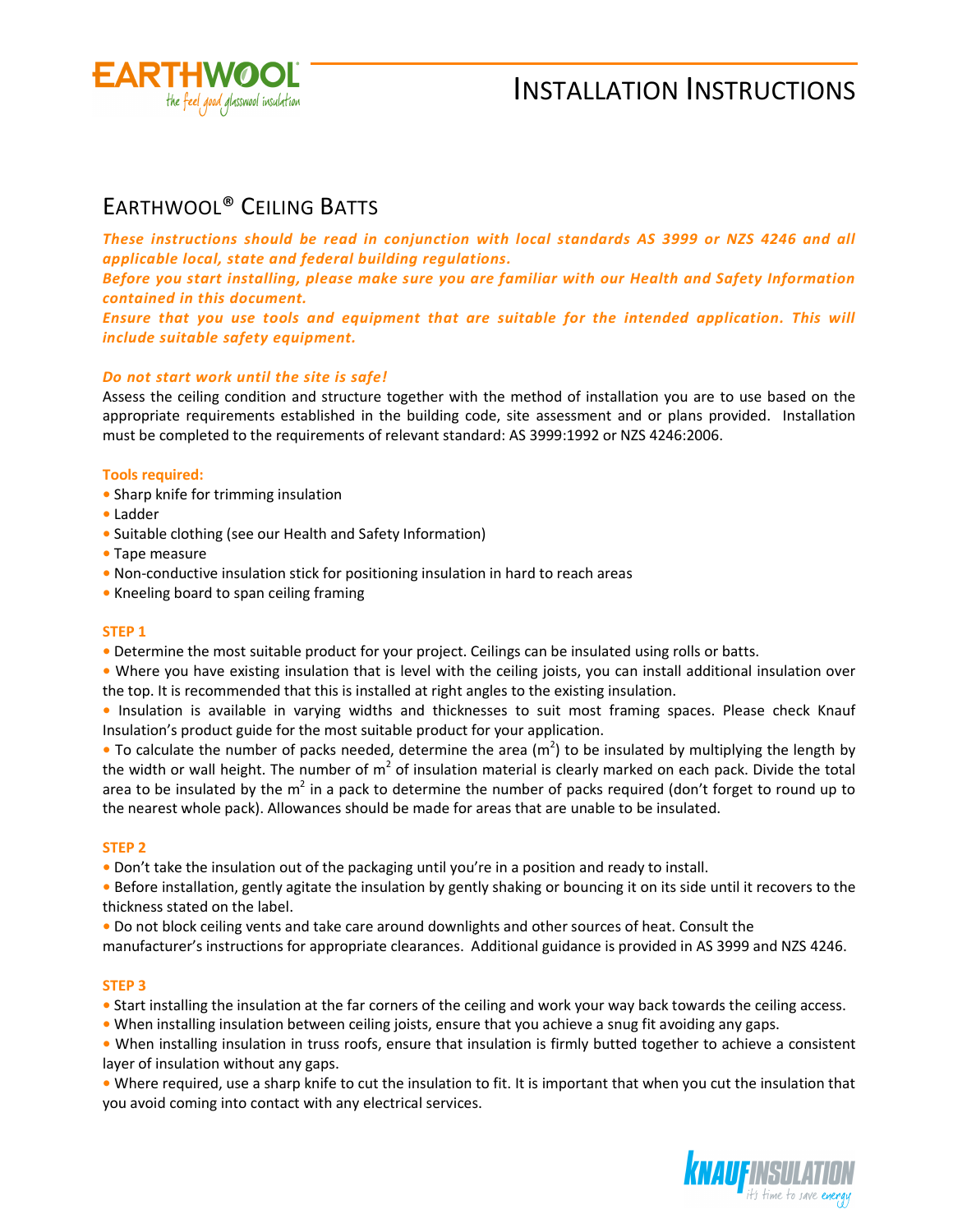**•** When installing insulation in a roof eave (i.e. where the roof joins the ceiling), make sure the insulation covers the top plate but is not in contact with the roof. It is important to maintain a 20mm gap between the roofing substrate and the insulation.

### **STEP 4**

**•** Complete the final check of the insulation ensuring all areas have been insulated and that you have an even and consistent layer of insulation.

**•** Finish your project by removing all packaging from the ceiling and disposing of all rubbish and excess insulation responsibly.

### **STEP 5**

**•** Once you have worked your way back to the ceiling access, make sure you insulate the ceiling access panel before exiting the roof space.

We recommend that once completed another person checks the work to ensure it has been installed according to required standards.

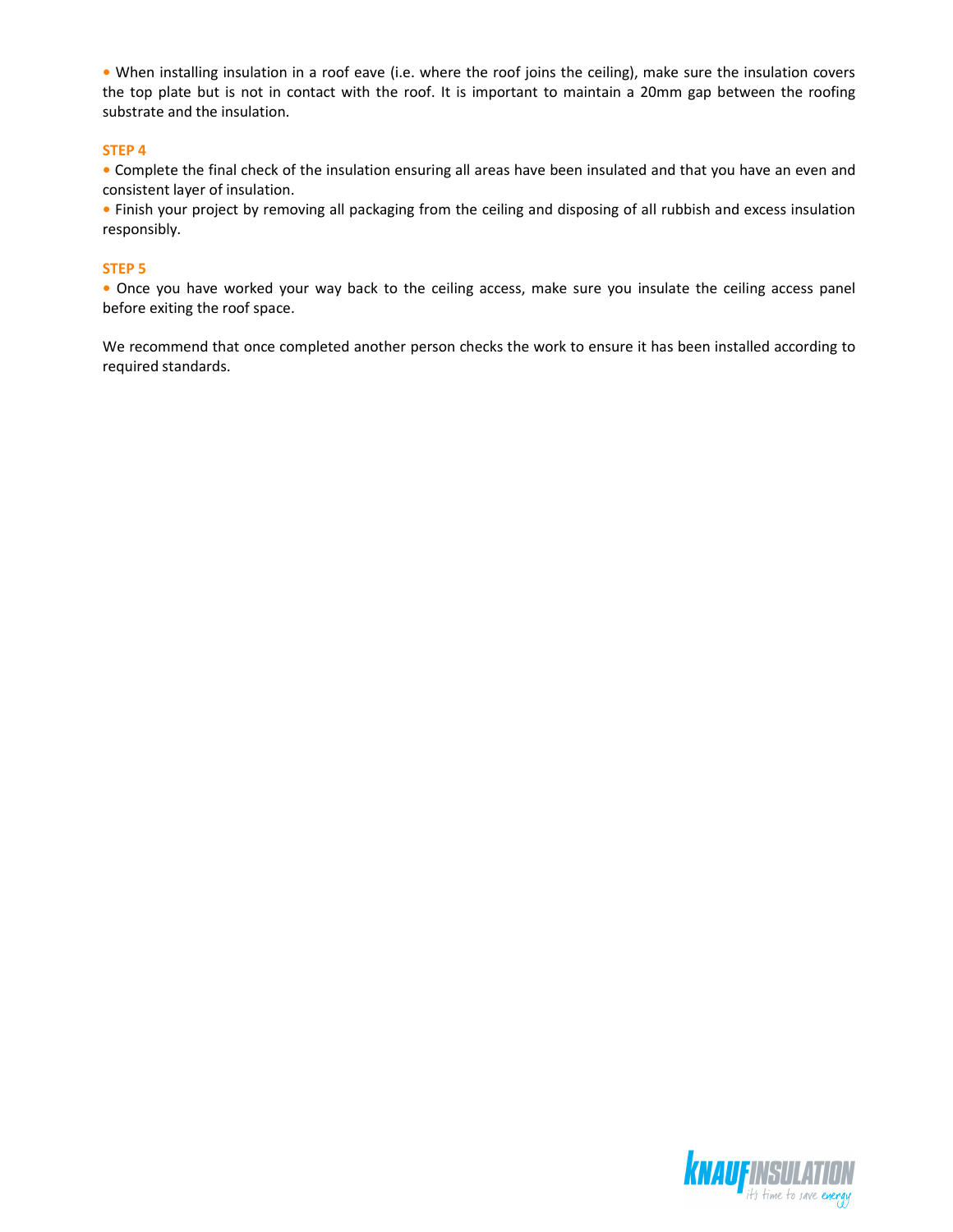

## HEALTH AND SAFETY INFORMATION

### **SAFETY WARNINGS AND HAZARDS**

- You must turn the mains power 'Off'' before entering the work space, and, if in any doubt about how to turn the power 'Off'', you must consult a licensed electrician.
- Working in areas that contain live electrical wiring is extremely hazardous. Take extreme care to avoid touching any live overhead electrical lines, supply cables or any other live cables in the workspace.
- Defective electrical cables, exposed terminals and conductors of electrical equipment such as light fittings and fans can cause burns and electric shocks please exercise caution when working near such hazards – check with an electrician if you are unsure if the cabling is safe.
- Working in hot and poorly ventilated areas when installing insulation can be dangerous.
- Working at heights, when installing insulation can be dangerous.

### **BEFORE INSTALLATION**

- You must turn the mains power 'Off'' and, if in any doubt about how to turn the power 'Off'', consult a licensed electrician.
- Do not enter the workspace for the purposes of the pre-work inspection or the installation until you are satisfied that the power has been isolated. Even after isolating the power via the switchboard there may still be an electrical mains cable in either the ceiling or underfloor space that is live.
- Complete a pre-work assessment before installation to identify safety hazards which may include but are not limited to the following:
	- o access to the roof area,
	- o working at heights,
	- o electrical safety hazards,
	- o adequate ventilation of the work area and
	- o nails and sharp objects on the ground
- Before commencing work you must have systems in place to reduce risks identified in the pre-work assessment such as but which are not limited to:
	- o systems to prevent falling when working at heights.
	- o ventilate the working area if possible.
	- o cover exposed skin. When working in an unventilated area, wear a disposable face mask.
	- o rinse hands in cold water before washing.
	- o wear goggles when working overhead.
	- o clean using vacuum equipment.

### **DURING INSTALLATION**

- Work with another person and maintain contact throughout both the assessment and installation process.
- Only open bags as required.
- Wear appropriate clothing for the job such as long sleeved top, flat rubber sole shoes, gloves conforming to Australian Standard AS2161 and ventilated non-fogging dust resistant goggles conforming to AS/NZ 1336, and a P2 dust mask.
- Avoid eye contact with dust or fibres to minimise eye or skin contact and inhalation during handling.
- Avoid installing insulation in hot weather and at the hottest part of the day.
- Under no circumstances must fixing devices in ceiling spaces or under floors, or in proximity to electrical wiring, be of metal or other conductive material.

### **ELECTRICAL SAFETY CONSIDERATIONS BEFORE ISOLATING POWER**

- Locate and review the incoming power supply, main switchboard and meter box.
- Ensure you understand if there is a main isolator and how power can be safely isolated.
- Ensure you understand the direction of the 'On' and 'Off' position of the main switch (NOTE: the 'Off' position is not always as it seems - check with an electrician if you are unsure).
- Before installation, switch 'Off'' the electricity supply at the main switchboard (check with an electrician if you are unsure if power can be turned 'Off'' at the switchboard).
- Be aware that even after isolating the power via the switchboard there may still be an electrical mains cable in either the ceiling or underfloor space that is live. Take extreme care to avoid touching any live overhead electrical lines, supply cables or any other live cables in the workspace.